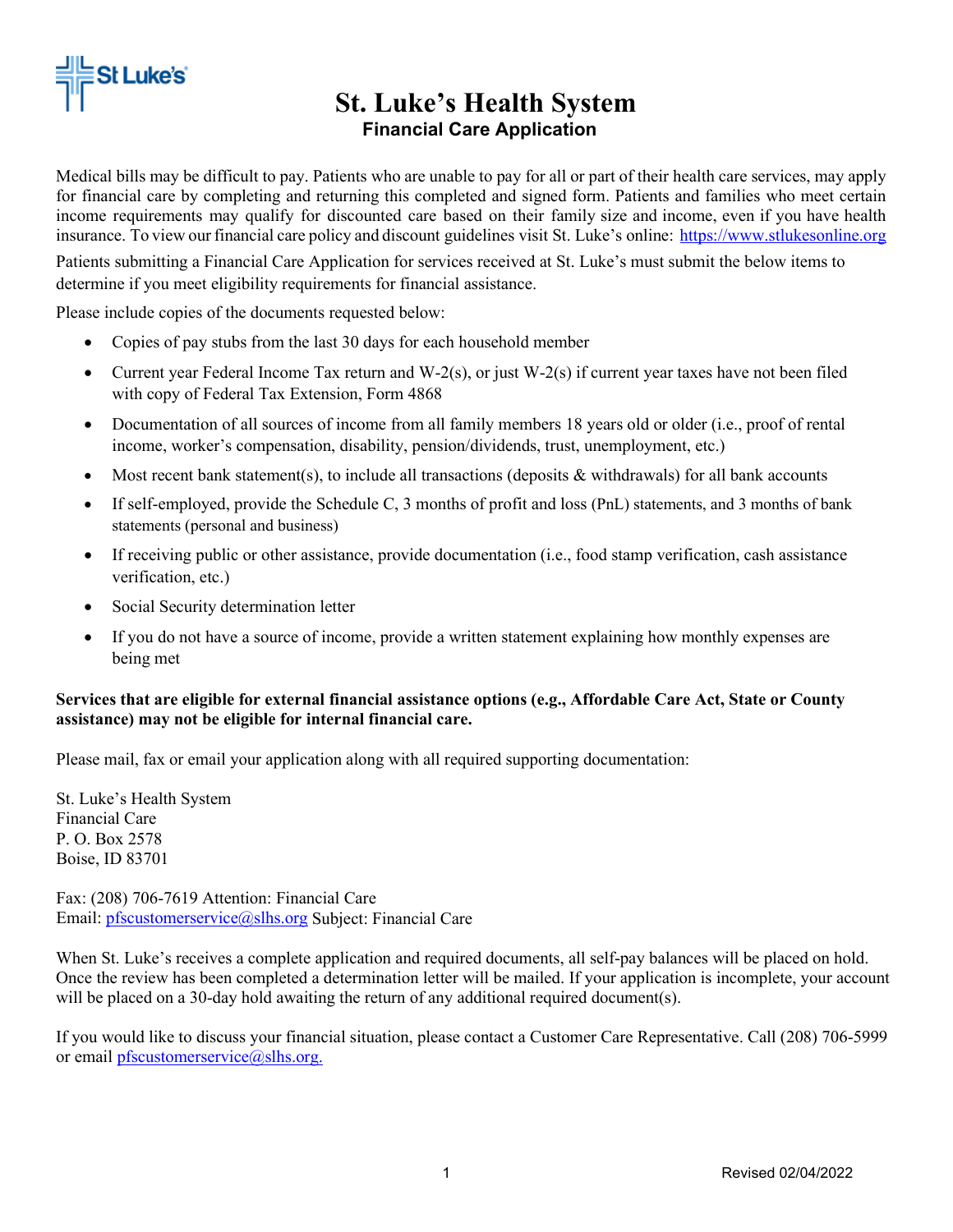

### **St. Luke's Health System Financial Care Application**

| Applicant/Co-Applicant                                                                               |                           |                                |                |  |  |  |
|------------------------------------------------------------------------------------------------------|---------------------------|--------------------------------|----------------|--|--|--|
| 'Co-Applicant' (spouse, significant other or domestic partner etc.)<br>'Applicant' (primary contact) |                           |                                |                |  |  |  |
| <b>Applicant Name:</b>                                                                               | <b>Co-Applicant Name:</b> |                                |                |  |  |  |
|                                                                                                      |                           |                                |                |  |  |  |
| <b>Social Security Number:</b>                                                                       | Date of Birth:            | <b>Social Security Number:</b> | Date of Birth: |  |  |  |
|                                                                                                      |                           |                                |                |  |  |  |
| <b>Phone:</b>                                                                                        | Email:                    | <b>Phone:</b>                  | Email:         |  |  |  |
|                                                                                                      |                           |                                |                |  |  |  |
| <b>Address:</b>                                                                                      |                           |                                |                |  |  |  |

### **List of Dependents in Household**

'Dependents' includes people related by birth or adoption who live in your household and who you financially support.

| <b>Dependents Name</b> | Date of Birth | Relationship |
|------------------------|---------------|--------------|
|                        |               |              |
|                        |               |              |
|                        |               |              |
|                        |               |              |
|                        |               |              |

#### **Employment/ Income**

Please provide Gross Monthly Income details (prior to deductions) for Applicant/Co-Applicant and include all supporting documentation. If employment is seasonal, enter your Annual Gross Income (AGI)

| Applicant<br><b>Employer or Business Name:</b><br><b>Hire Date:</b> |   | Co-Applicant<br><b>Employer or Business Name:</b><br><b>Hire Date:</b> |   |  |
|---------------------------------------------------------------------|---|------------------------------------------------------------------------|---|--|
|                                                                     |   |                                                                        |   |  |
| <b>Child/Adult Support/Alimony:</b>                                 | S | <b>Child/Adult Support/Alimony:</b>                                    | D |  |
| <b>Social Security/Disability:</b>                                  | S | <b>Social Security/Disability:</b>                                     | э |  |
| Pension:                                                            | D | Pension:                                                               | э |  |
| <b>Public Assistance/Food Stamps/</b><br>Unemployment etc.:         | S | <b>Public Assistance/ Food Stamps/</b><br>Unemployment etc.:           | Э |  |
| <b>Income from other sources</b><br><b>Describe:</b>                | S | Income from other sources<br><b>Describe:</b>                          |   |  |

#### **Disclaimer and Signature**

By signing and submitting this application to St. Luke's, I certify that all the information I provided is true and complete to the best of my knowledge. I hereby authorize St. Luke's Health System to investigate any statements or data given by me or any person pertaining to my financial responsibility. If I knowingly and with intent to defraud or deceive, or provide false information, I will be denied financial assistance for current and future services and will be liable for all charges. We reserve the right to verify all information provided on this application by any means available to us.

**Applicant Signature:** Date:

**Co-Applicant Signature**: Date:

2 Revised 02/04/2022